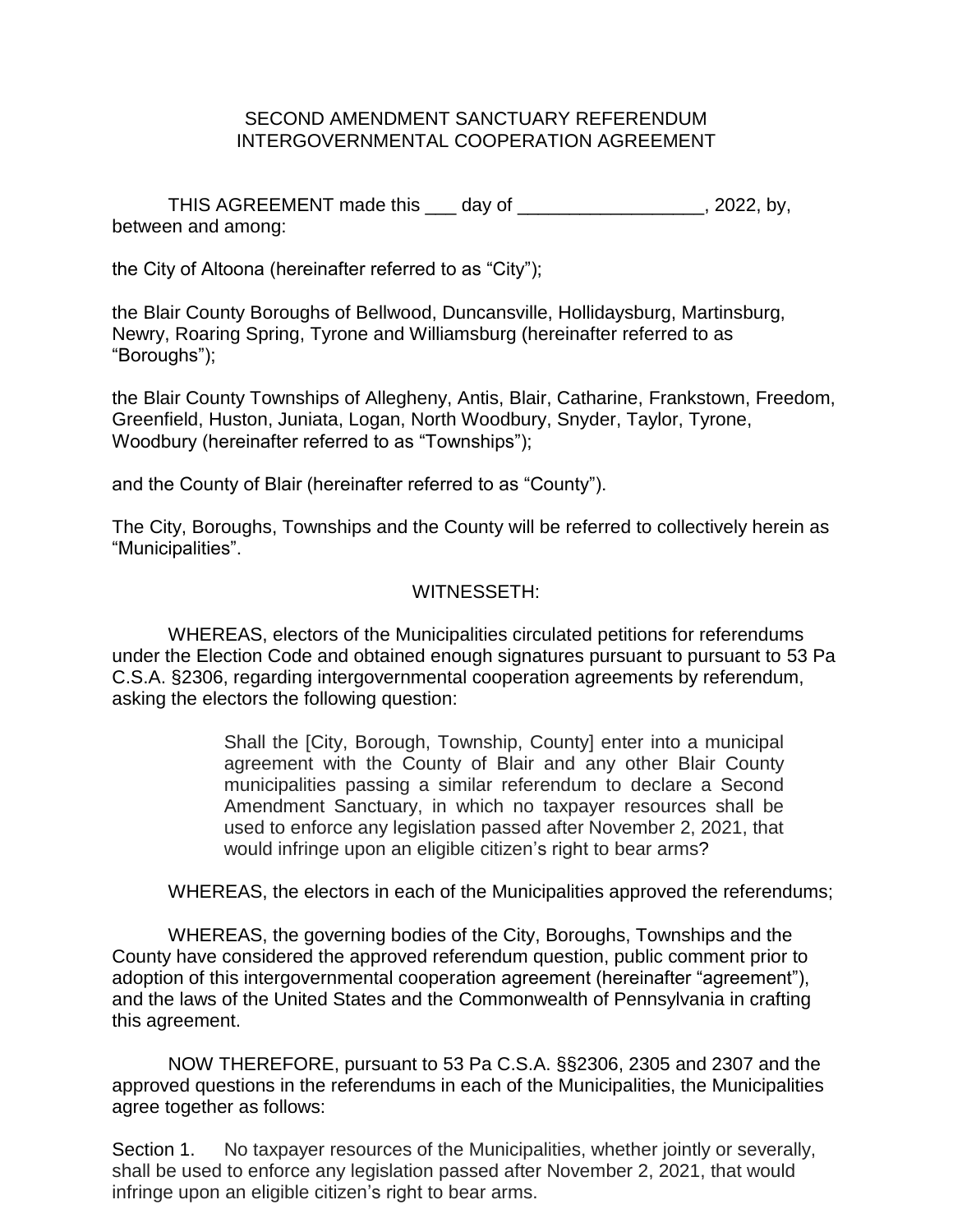Section 2. The Municipalities support their citizens' rights under the Second Amendment to the United States Constitution and Article I, Section 21 of the Pennsylvania Constitution, and oppose, within the lawful application of the Constitution of the United States and the Commonwealth of Pennsylvania, any efforts to unconstitutionally restrict such rights. This agreement shall not be implemented in such a manner and/or interpreted to conflict with the laws of United States, as interpreted by the appropriate federal courts to be constitutional, or the laws of the Commonwealth of Pennsylvania, as interpreted by the appropriate Commonwealth courts to be constitutional.

Section 3. While the Municipalities will cooperate together to carry out the purposes of this agreement, nothing herein shall be deemed to require the expenditure of funds by the Municipalities. No additional organizational structure shall be necessary to implement this agreement, nor shall the Municipalities need to acquire, manage or license real or personal property solely for the purposes of carrying out the purposes of this agreement.

Section 4. This agreement shall remain binding until such time that any election is held in the City, the Boroughs, Townships and/or the County in which a referendum is submitted to the electors seeking to terminate this agreement and that is approved by the electors, and then, this agreement shall only terminate as to those Municipalities in which the referendum seeking to terminate this agreement passes, but not the other Municipalities unless there is less than two Municipalities remaining.

Section 5. This agreement shall become effective upon execution by any two Municipalities and each time as any Municipalities execute this agreement thereafter.

> REMAINDER OF PAGE INTENTIONALLY LEFT BLANK (only the signature pages remain)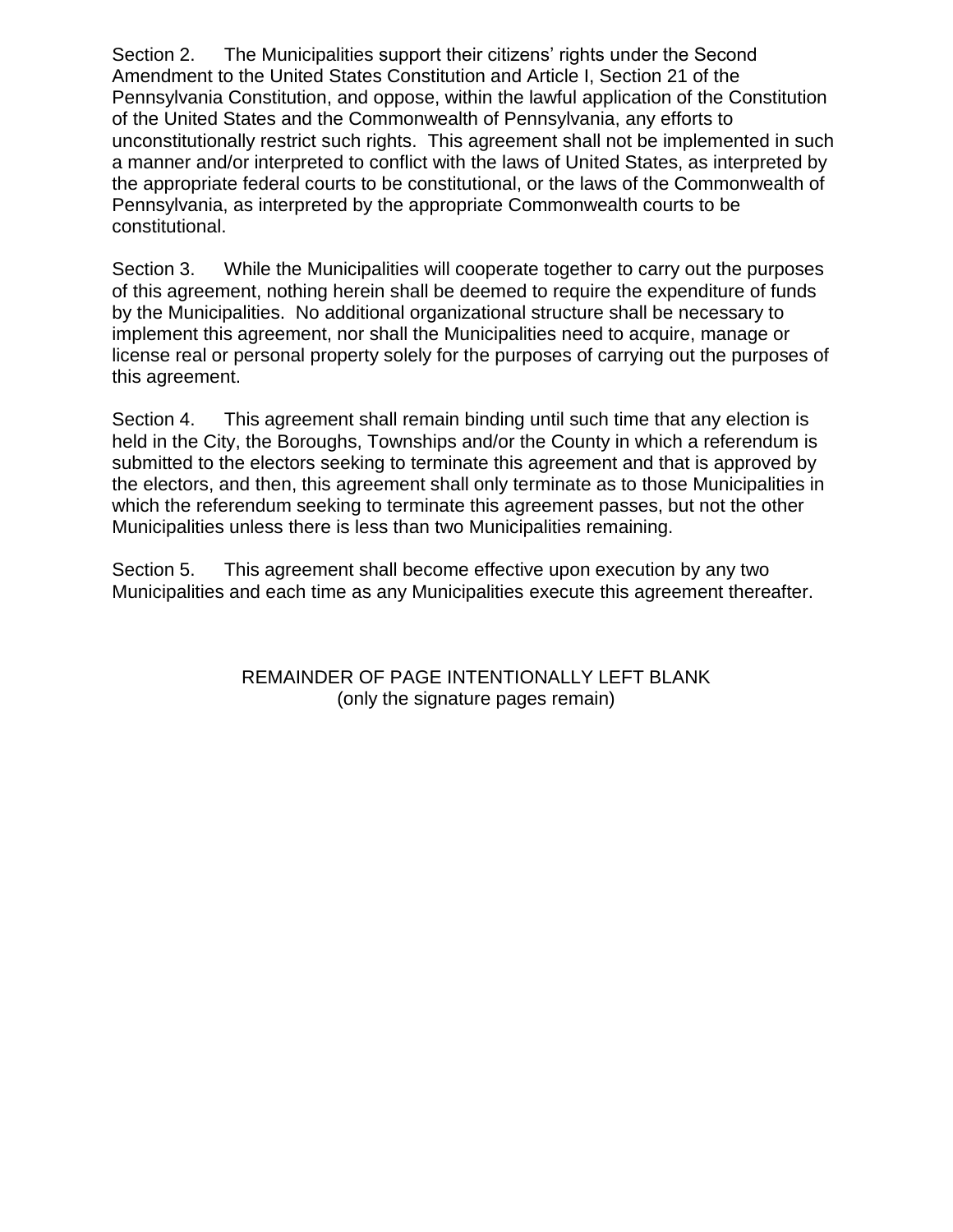IN WITNESS WHEREOF, the municipality set forth below hereby enters into this Agreement, intending to be legally bound hereby.

ATTEST:

[MUNICIPALITY]

\_\_\_\_\_\_\_\_\_\_\_\_\_\_\_\_\_\_\_\_\_\_\_\_\_\_\_\_\_\_\_\_

**Secretary** 

\_\_\_\_\_\_\_\_\_\_\_\_\_\_\_\_\_\_\_\_\_\_\_\_\_\_\_\_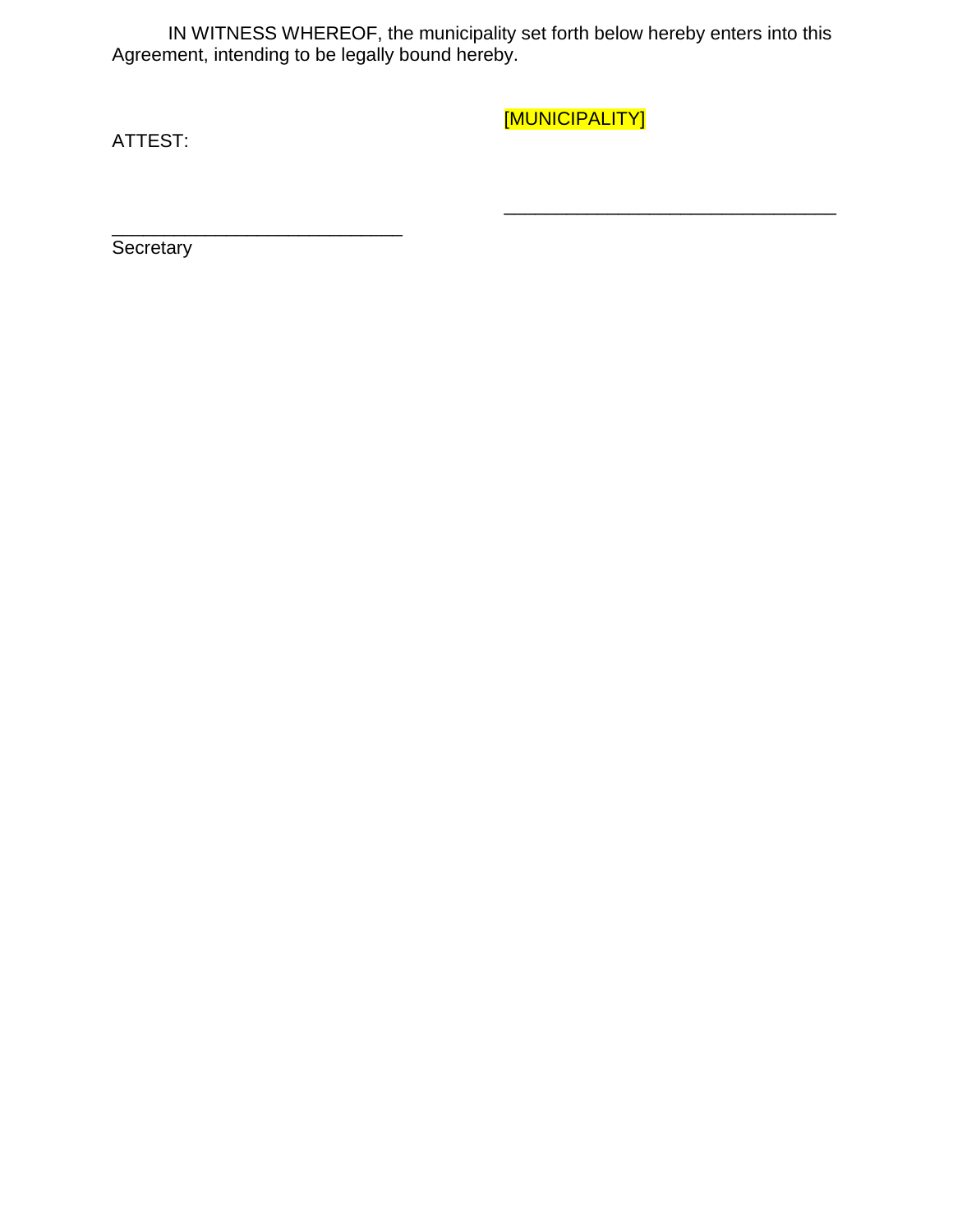IN WITNESS WHEREOF, the County of Blair hereby enters into this Agreement, intending to be legally bound hereby.

ATTEST:

COUNTY OF BLAIR

\_\_\_\_\_\_\_\_\_\_\_\_\_\_\_\_\_\_\_\_\_\_\_\_\_\_\_\_ \_\_\_\_\_\_\_\_\_\_\_\_\_\_\_\_\_\_\_\_\_\_\_\_\_\_\_\_\_\_\_\_ Nicole M. Hemminger, Chief Clerk Bruce R. Erb, President

\_\_\_\_\_\_\_\_\_\_\_\_\_\_\_\_\_\_\_\_\_\_\_\_\_\_\_\_\_\_\_\_ Laura O. Burke, Vice President

\_\_\_\_\_\_\_\_\_\_\_\_\_\_\_\_\_\_\_\_\_\_\_\_\_\_\_\_\_\_\_\_

Amy E. Webster, Secretary